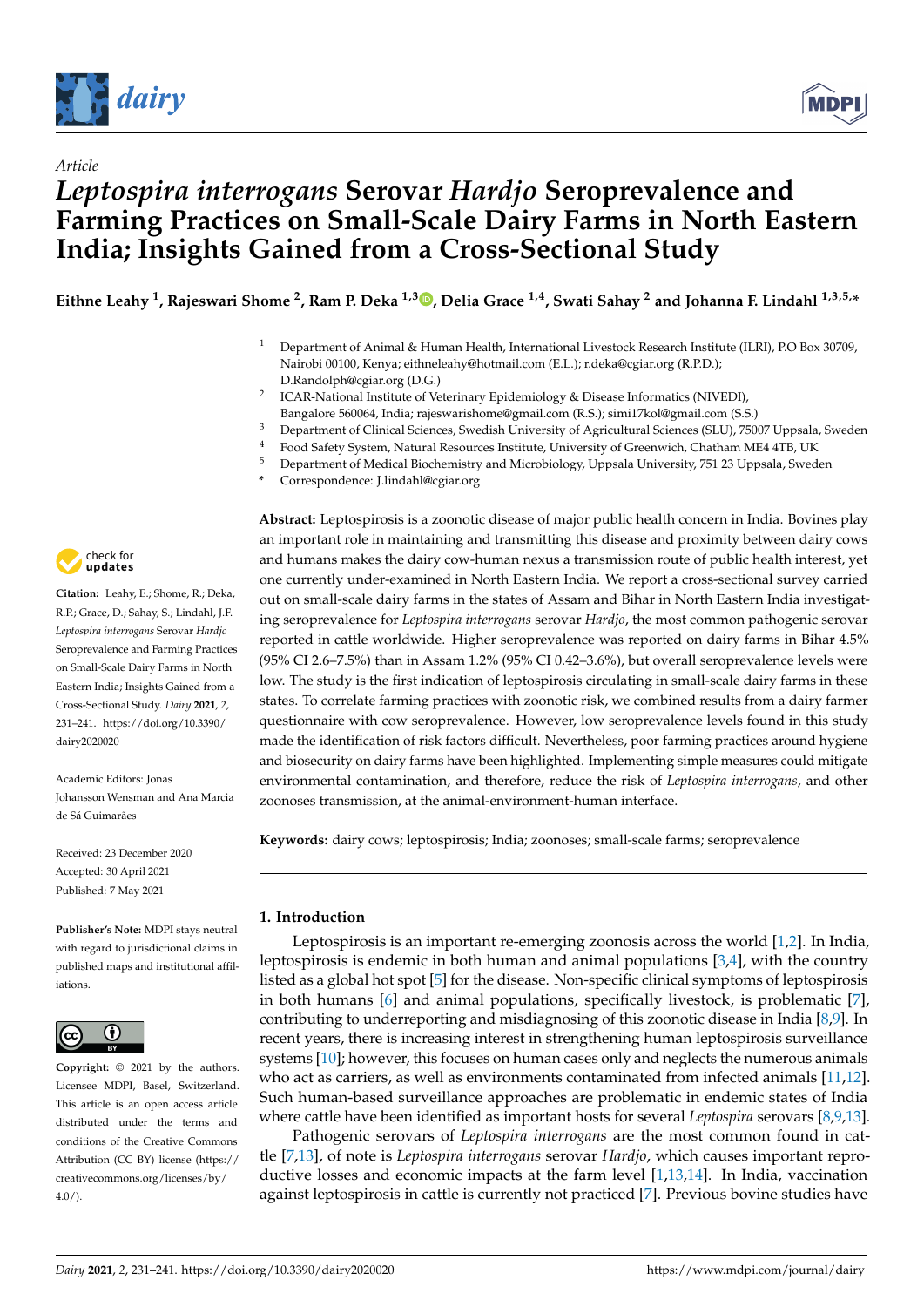adopted a seroepidemiological approach, describing very different *Leptospira* spp. infection patterns across Indian states [\[1](#page-8-0)[,15–](#page-8-14)[17\]](#page-8-15). Factors such as geographical locations [\[18\]](#page-9-0), farm reproductive histories [\[12\]](#page-8-11), and diagnostic methods used [\[19,](#page-9-1)[20\]](#page-9-2) all contribute to a varied understanding of bovine leptospirosis seroepidemiology. High antibody titres for leptospirosis in human patients have been found in the states of Bihar and Assam in the North-Eastern province of India [\[21\]](#page-9-3). These states suffer from heavy rainfall and severe floods, believed to cause increased regional transmission risks for humans [\[2](#page-8-1)[,10\]](#page-8-9). Despite vast cattle populations in these states [\[22\]](#page-9-4) and the increased occupational risk of *Leptospira* spp. infection in dairy farmers, exposed through working barefoot, manually milking, and lacking protective clothing [\[7](#page-8-6)[,14](#page-8-13)[,23\]](#page-9-5), the role of dairy farms in maintaining and transmitting this zoonotic pathogen, has received little attention thus far.

Studies in a developing world context, which focus solely on serology, fail to give sufficient insight into sustainable disease control options [\[24\]](#page-9-6); to understand leptospirosis epidemiology in cattle and indeed the zoonotic risk to humans, observing more than bovine serological prevalence is needed [\[25\]](#page-9-7). To this end, a farmer questionnaire was developed in this study to investigate farming practices on small-scale dairy farms in Assam and Bihar. Assessing knowledge, attitudes, and practices (KAPs) of livestock keepers has proven helpful in the design of control strategies and health education campaigns for other diseases [\[26\]](#page-9-8), with research showing how good farmer knowledge, attitudes, and practices relating to leptospirosis improved initiation of relevant control measures [\[27\]](#page-9-9). Therefore, understanding farmer behaviour on farms will allow for sustainable intervention measures to be implemented.

The current lack of data on zoonotic pathogens at the farm level is hindering farmers, agricultural organisations, veterinary and medical services in evaluating the need for implementing disease control procedures in North Eastern India [\[28\]](#page-9-10). The objective of this cross-sectional study was to not only generate another estimate of bovine *Leptospira interrogans* serovar *Hardjo* seroprevalence but to contextualise seroprevalence levels within these two states through evaluating dairy farmers practices and behaviour and create an integrated overview of host-pathogen interactions, to determine potential pathways to mitigate leptospirosis transmission.

#### **2. Materials and Methods**

## *2.1. Sampling Design*

A cross-sectional study was conducted in the two North-East Indian states Assam and Bihar from 2015–2016 using a multistage sampling technique for household sample selection in both states. The selection has been described in detail before [\[28\]](#page-9-10), but in short three districts, each from the 33 districts in Assam and 38 districts in Bihar, were selected, guided by consultations with the Animal Husbandry and Veterinary Department officials of each state given the district's potential for dairy development. Availability of primary laboratory support, as well as safety of the study team, were also considered during the selection of the districts. Accordingly, Kamrup, Golghat, and Baska districts were selected from Assam and Patna, Nalanda, and Vaishali districts were selected from Bihar. In the second stage, two community development blocks (CDBs) from each district (one rural and one urban) were selected. In Patna district, one peri-urban CDB was also included. Thus, a total of 6 CDBs in Assam and 7 CDBs in Bihar were selected. From each CDB, 4 villages were selected randomly from villages with sizeable dairy cattle and buffalo populations, and from each selected village, 10 households having large ruminants (cattle and buffalo) were selected randomly from a list.

Assuming household level estimate of the prevalence to be 15% for infection, at 95% level of confidence and 5% precision in the estimates, the sample size was calculated to be 196 and to account for a small design effect because of clustering, the aim was to target 240 households in each state [\[29\]](#page-9-11).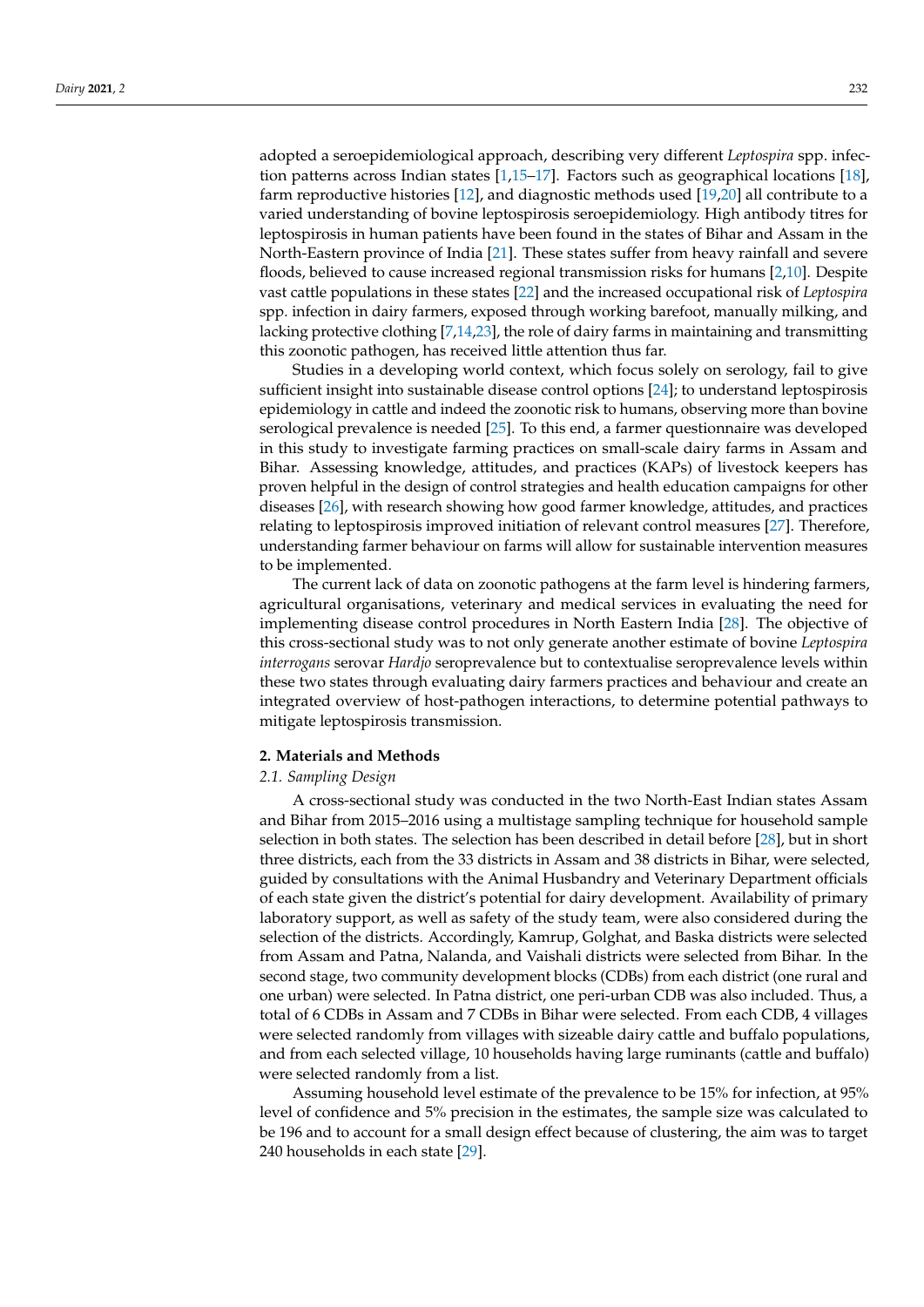#### *2.2. Ethical Approval*

The study was approved by Institutional Research Ethics Committee (IREC) at International Livestock Research Institute (ILRI) ILRI-IREC 2015-12 and IREC 2017-01, IACUC 2017-05, as well as the Institutional Animal Ethics Committee, Indian Council of Agricultural Research (ICAR) and the CGIAR Research Programme on Agriculture for Nutrition and Health. All the farm owners were informed about the study and consented to participate and for data to be published.

#### *2.3. Data Collection*

During fieldwork, 534 dairy farmers were interviewed in the local language using a pre-tested questionnaire with closed questions to collect data on demographics, as well as on farming systems, milking, and husbandry practices. The questionnaire was piloted in the area before the start of the survey, and the interviewing personnel were trained to use a common methodology. From each household, up to three adult lactating cows were selected for sampling as described previously [\[28\]](#page-9-10), samples were transported to ICAR-NIVEDI, Bangalore, and stored at −20 ◦C until tested. Animal data and data on clinical signs were collected to correlate with seroprevalence.

#### *2.4. Serological Sampling*

The serum samples from 680 cows and 22 buffaloes were tested for *Leptospira* serovar *Hardjo* in serum by Priocheck *L*. *Hardjo* Ab indirect ELISA kit, Prionics AG, Switzerland [\[30\]](#page-9-12). The use of an ELISA antibody test showed a 90% correlation to MAT in one study and was deemed a good alternative for diagnosing leptospirosis [\[31\]](#page-9-13).

Samples were run in singles following the manufacturer's instructions, results were interpreted based on percent positivity (PP). PP = Corrected optical density (OD) of test serum/Corrected optical density (OD) of reference test serum  $\times$  100:

PP = <20%: Negative for *L. Hardjo* specific antibodies

 $PP = 20-45$ : Inconclusive results (antibodies may be present)

PP = >45%: Positive for *L. Hardjo* specific antibodies

A random set of 19 samples were run blindly in duplicates with no conflicting results, to control for repeatability.

#### *2.5. Statistical Analysis*

Data were entered into Microsoft Excel and analysed using 'R' statistical software [\[31\]](#page-9-13). All 22 buffalo samples were seronegative. Given the scarcity of buffalo numbers, combined with a serovar-specific species study approach, these 22 samples were excluded from the statistical analyses. Therefore 680 cows from 531 farms were used in the final analysis. Initial univariable analyses were conducted using Chi2 or Fisher's exact testing to identify each potential risk variable for *Leptospira* serovar *Hardjo* seropositivity. For the univariable analyses, it was decided to treat the inconclusive values as seronegative samples, to not risk a bias away from null. Given the low level of seroprevalence and the low number of risk factors with a  $p < 0.1$  in the univariable analyses (Table [1\)](#page-3-0), a multivariable model was not conducted.

**Table 1.** Univariable analysis for risk factors associated with *L.* serovar *Hardjo* farm seroprevalence at *p* < 0.1.

| <b>Risk Factors</b> | <b>Risk Variables</b> | <b>Number of Positive Farms</b><br>and Seroprevalence $(\%)$ | 95% Confidence<br><b>Interval</b> | $p$ -Value $*$ |
|---------------------|-----------------------|--------------------------------------------------------------|-----------------------------------|----------------|
| State               | Bihar                 | $13/289$ (4.5%)                                              | $2.4 - 7.6$                       | $p = 0.04$     |
|                     | Assam                 | $3/243(1.2\%)$                                               | $0.26 - 3.6$                      |                |
| District            | Kamrup                | $2/81(2.5\%)$                                                | $0.30 - 8.6$                      |                |
|                     | Golghat               | $1/81(1.2\%)$                                                | $0.03 - 6.7$                      | $p = 0.07$     |
|                     | Baska                 | $0/80(0\%)$                                                  | $0 - 4.5\%$                       |                |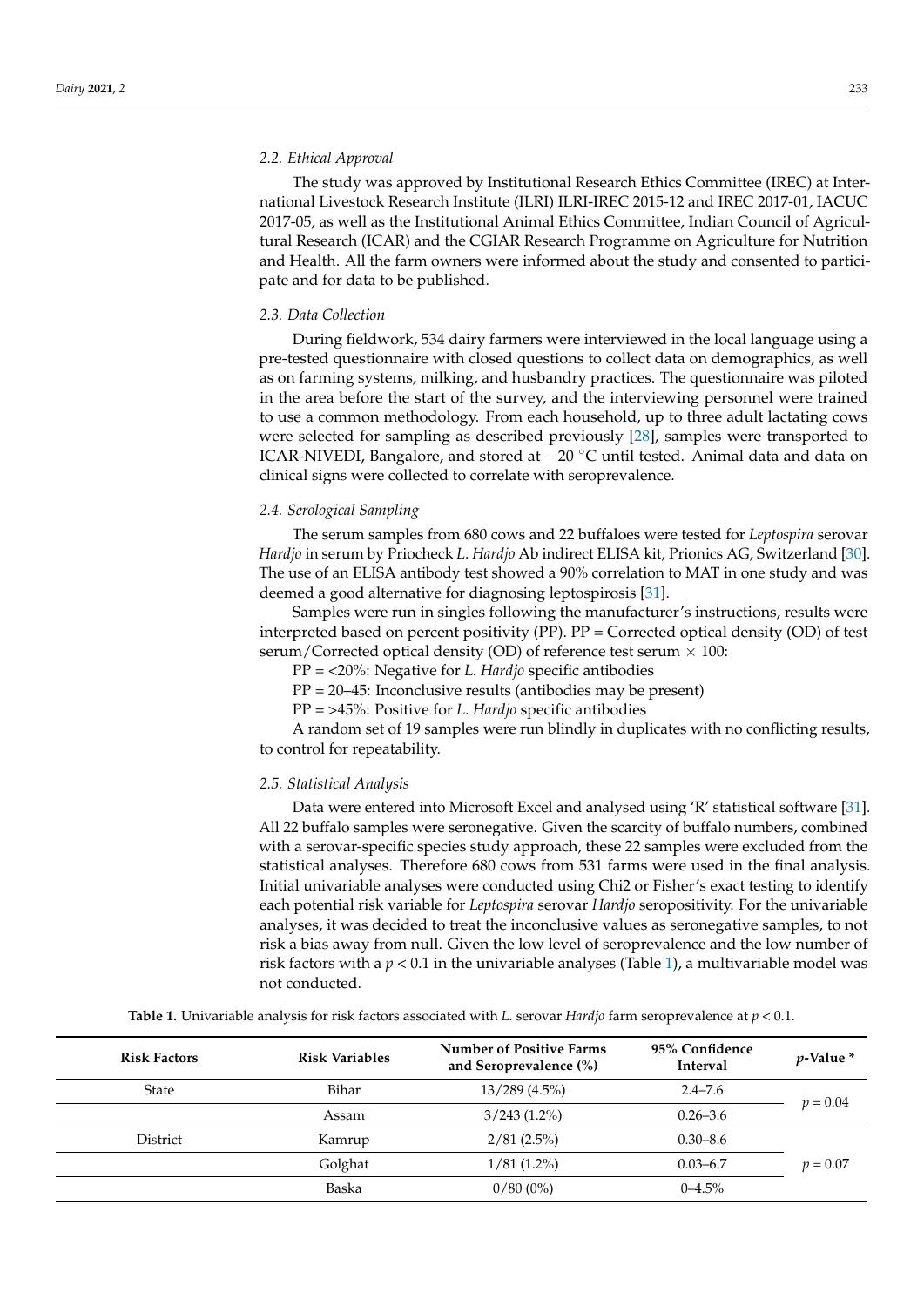<span id="page-3-0"></span>

| <b>Risk Factors</b>       | <b>Risk Variables</b> | <b>Number of Positive Farms</b><br>and Seroprevalence $(\%)$ | 95% Confidence<br>Interval | $p$ -Value $*$ |
|---------------------------|-----------------------|--------------------------------------------------------------|----------------------------|----------------|
|                           | Patna                 | $6/121(5.0\%)$                                               | $1.8 - 10.4$               |                |
|                           | Nalanda               | $6/86(7.0\%)$                                                | $2.6 - 14.6$               |                |
|                           | Vaishali              | $1/82$ (1.2%)                                                | $0.03 - 6.6$               |                |
|                           | Concrete              | $10/250(4.0\%)$                                              | $1.9 - 7.2$                |                |
| Floor type                | Earthen               | $2/203(0.99\%)$                                              | $0.12 - 3.5$               | $p = 0.06$     |
|                           | Other                 | $4/77(5.2\%)$                                                | $1.4 - 12.8$               |                |
| Farms where cows can have | Yes                   | $1/147(0.68\%)$                                              | $0.02 - 3.7$               |                |
| contact with dogs         | No                    | $15/384(3.9\%)$                                              | $2.2 - 6.4$                | $p = 0.08$     |

**Table 1.** *Cont.*

\* Fisher's exact test.

## **3. Results**

In total 531 dairy farms were included in this study, 243 in the state of Assam and 288 in the state of Bihar, and 3 farms with buffalos only were excluded. We sampled 680 dairy cows, 337 cows in Bihar, and 343 in Assam. Figure [1](#page-3-1) below shows study districts in Bihar and Assam. Of the 531 dairy farmer respondents to the questionnaire, 38 were female (7%, CI 5–10) and 493 were male (93%, CI 90–95%). The mean number of people living in a farming household was seven (SD 3.38). Of the farmers interviewed, 49% were between 41–60 years of age, 29% were between 21–40 years, 19% were over 60 years and 3% were under 20 years of age. Farmers' education level varied with 43% attending school for 5–10 years, 23% attending for 11–12 years, 13% had graduate-level studies, 11% had attending school for 5 years or less and 10% had never attended school.

<span id="page-3-1"></span>

**Figure 1.** Seroprevalence for *L.* serovar *Hardjo* on dairy farms in the states of Bihar and Assam, India.

showed 16 seropositive results, 629 seronegative results, and 35 inconclusive results. Of the *3.1. Risk Factors Associated with Farm Seroprevalence*  16 seropositive results, 13 were from cows in Bihar (3.9% seroprevalence, 95% CI 2.1–3.5) and 3 from cows in Assam (0.9% seroprevalence, 95% CI 2.1–6.5). Of the 629 seronegative Of the 680 blood samples tested, results from the *L. Hardjo* Ab. indirect ELISA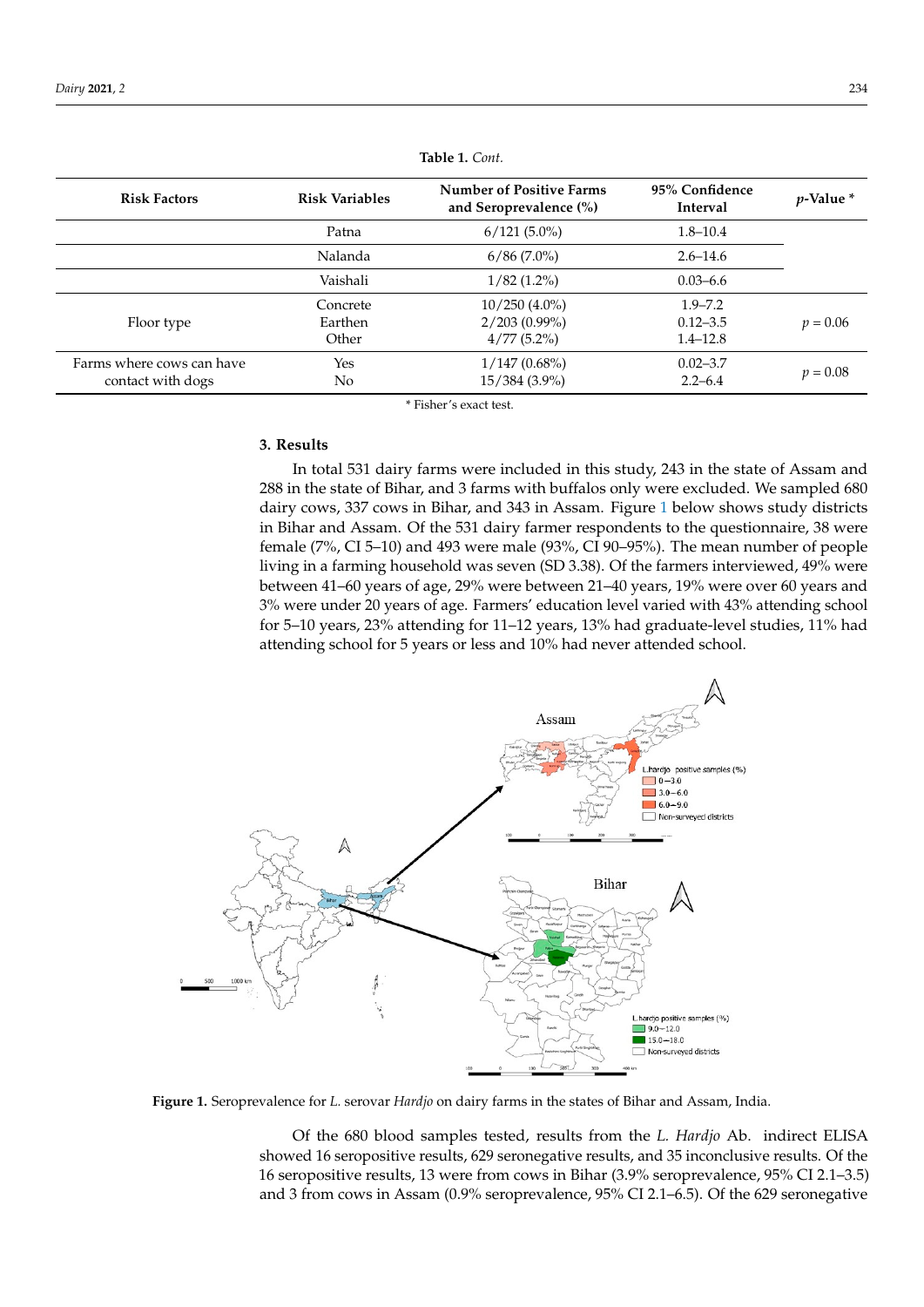results, 300 were from cows in Bihar and 329 from cows in Assam. Of the 35 inconclusive results, 24 were from cows in Bihar and 11 from cows in Assam.

If the inconclusive results would be considered positive, the seroprevalence in Bihar would be 11.3% (38/337, 95% CI 8.1–15.1%), and in Assam 3.8% (13–343, 95% CI 2.0–6.4%). Seropositive results for 16 cows from 16 different dairy farms were found. Significantly  $(p < 0.03)$  more farms had positive cows in the state of Bihar  $(13 \text{ cows}, 3.9\%, 95\% \text{ CI})$ 2.3–6.5%; 13 farms, 4.5 %, 95% CI 2.6–7.5%) than Assam (3 cows, 0.87%, 95% CI 0.3–2.5%; 3 farms, 1.2%, 95% CI 0.42–3.6%). At the district level, Nalanda district in the state of Bihar had higher seroprevalence on farms (6 cows, 7.2%, 95% CI 3.3–15% and 6 farms, 7%, 95%CI (3.2–14%) than other districts (Table [1\)](#page-3-0). Univariable analysis was carried out to identify farm variables associated with farm seroprevalence, state, district, floor type, and farms where cows were in contact with dogs were found to be associated with seroprevalence risk (Table [1\)](#page-3-0).

#### *3.1. Risk Factors Associated with Farm Seroprevalence*

Farmer gender, age, and education level were not associated as risk factors for farm seroprevalence ( $p > 0.5$ ,  $p > 0.7$ ,  $p > 0.3$ , respectively). Farm size was categorised as small (<4 milking or dry cows), medium (4–10 milking or dry cows), or large (>10 milking or dry cows), where 77% (412) of farms fell into the small farm size category, 17% (88) were medium-sized and 6% (31) were large-sized farms. Farm size was not identified as a risk factor for seroprevalence ( $p > 0.2$ ). Floor types in cowsheds were categorised into concrete, earthen, or other; 47%(250) of farms reported to have a concrete floor, 38% (203) had an earthen floor 1% (4) had floors of other materials, and 14% (74) farms had no report on floor type. Farms, where dairy cows are kept on concrete floors, had  $(p = 0.08)$  higher seroprevalence than farms with earthen or other floor types.

Rearing systems on the farms were described as fully stalled (59%, 315 farms) or partly stalled with part-time grazing (41%, 216 farms); neither system was identified as a risk factor for seroprevalence  $(p = 1)$ . Among the 26% (140) of farms who introduced new cattle into their herds over the last 12 months, small farms significantly  $(p < 0.001)$  introduced more cattle than medium and large size farms but the introduction of new animals was not associated as a risk factor  $(p > 0.2)$ . Out of the 140 farms that had introduced new animals, 37% (52) reported having done so from an unknown source. Artificial insemination (AI), as opposed to natural mating with a shared bull, was the predominant method used for breeding cows on 74% of farms, it was not associated with infection risk  $(p > 0.3)$ . Significantly more ( $p < 0.01$ ) small-sized farms vaccinate their herds against foot and mouth disease (FMD) than medium and large-sized farms, vaccination was not associated with farm seroprevalence. Regarding milking practices, all 100% (531) of farms use the hand milking method with a mean of 1.4 (SD 0.86) persons in charge of milking. Moreover, 9% (50) of farmers reported never cleaning the udder before milking, 91% (481) reported doing it infrequently, no farms reported doing it as routine practice. Udder hygiene was not associated as a risk factor for farm seroprevalence (*p* > 0.4).

After a normal calving or abortion, 45% (238) of farmers report to throw away the placenta, with 55% (288) disposing of it by burying it. While disposal of cow placenta was not found to be a risk factor for farm seroprevalence (*p* > 0.15), correct disposal should be more actively encouraged.

Only one of the seroprevalent dairy farms allowed mixing between cows and dogs and this was not identified as a risk factor as seen in Table [1.](#page-3-0) Contact between cows and other species; sheep, goats, pigs, cats or poultry, was also not associated with seroprevalence (*p* > 0.45, *p* > 0.3, *p* > 1, *p* > 0.3, *p* > 0.4, *p* = 1). Moreover, 38% (202) of farms reported possible contact between their cows and wild mammals such as rats and boars, this was not associated with increased seroprevalence risk (*p* > 0.4).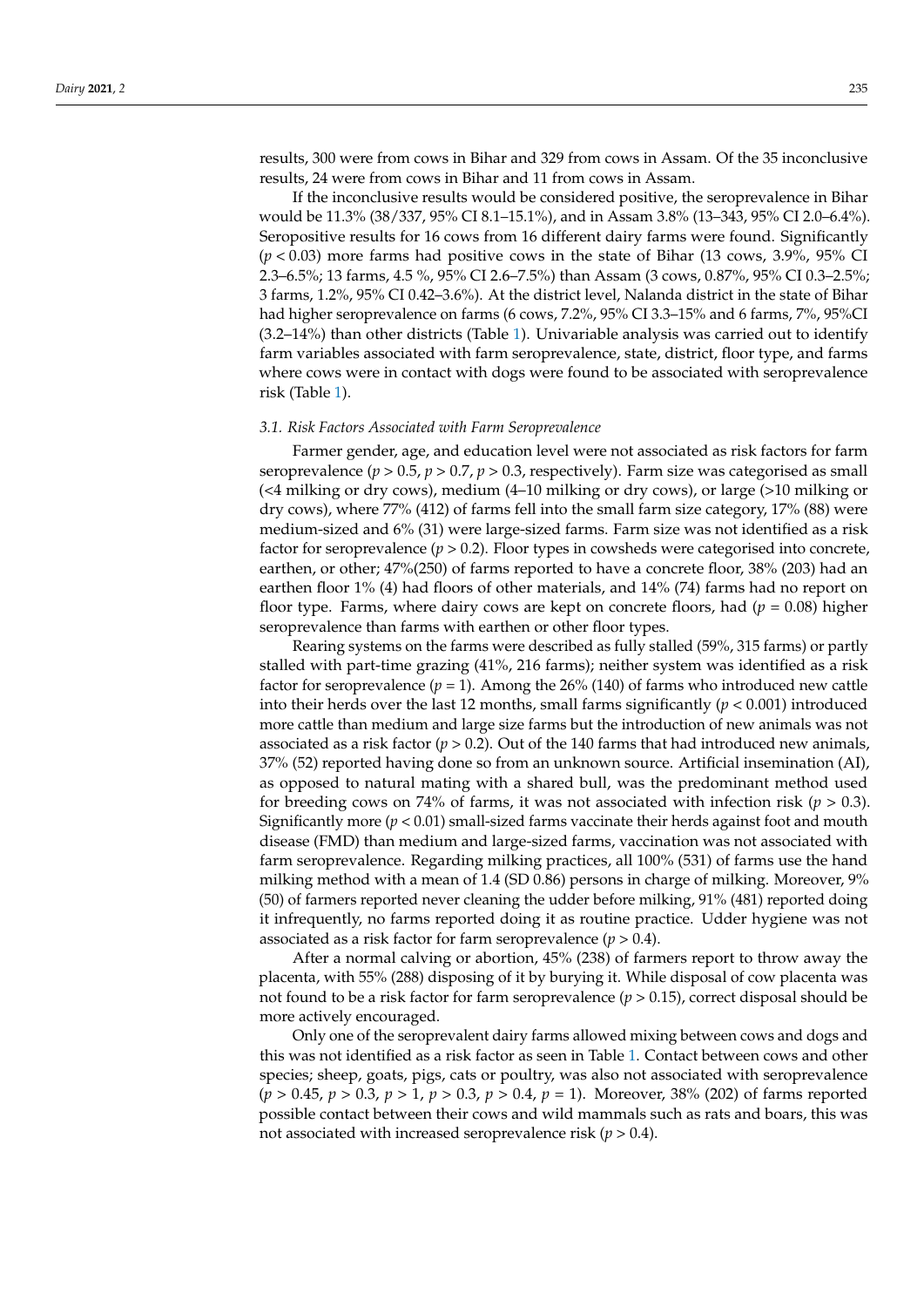### *3.2. Risk Factors Associated with Cow Seropositivity*

The mean age of seronegative cows was 5.48 (SD 2.3) years, and 5.94 years (SD 2.2) for seropositive cows, with a mean number of lactations of 2.5 (SD 1.2) for both seropositive and seronegative cows. Age above 5 years was significantly ( $p = 0.01$ ) associated with increased seropositivity. Of the 16 seropositive cows, one cow was identified as being a local breed and the remaining 15 were crossbreds. The mean body condition score (BCS), which was scored from  $0-5$ , for seropositive cows was 4 (SD 0.78), neither breed ( $p > 0.1$ ) nor BCS  $(p = 1)$  were identified as risk factors for seropositivity. Clinical histories on the 680 cows showed that 6% (40) were reported to have aborted in the last 12 months, 16% (108) were reported to have repeat breeding, 4% (28) had retained placenta after calving and only one cow (0.1%) was reported to have had a stillbirth. Of the 680 cows, 69 were reported to have signs of mastitis during the last 12 months, for 374 cows an unknown history of mastitis was reported. For the 16 seropositive cows, their clinical histories for the previous 12 months showed that one had aborted, three had retained cleanings, and four had suffered mastitis. No association was found between seropositive cows and the presentation of these clinical signs  $(p = 1$  for abortion, retained cleaning, mastitis). Retained placenta or stillbirths were not reported in any of the seropositive cows.

Of the 16 cows seropositive for *L.* serovar *Hardjo*, eight were found to have seropositive results for *Coxiella burnetii*, another zoonotic bacterial pathogen. When we compared these two categorical variables, we found that having an *L.* serovar *Hardjo* positive result was significantly associated with having a *Coxiella burnetii* seropositive result (*p* < 0.001).

For the eight cows that had both *L.* serovar *Hardjo* and *C. burnetii* seropositive results, we examined if they had clinical histories of abortion, repeat breeding or mastitis, to see if cows with both pathogens were more at risk of presenting with clinical signs but there was no significant association between clinical signs with comorbidity  $(p = 1)$ . Of these eight seropositive cows for both *L.* serovar *Hardjo* and *C. burnetii*, one cow was reported to have aborted, three were reported to have had repeat breeding and two had reported signs of mastitis. Table [2](#page-5-0) highlights the variables of state, district, age of cows, and presence of other pathogens, as these were found to be risk factors associated with *L.* serovar *Hardjo* cow seropositivity.

<span id="page-5-0"></span>

| <b>Risk Factors</b>                         | <b>Risk Variables</b>            | <b>Number of Positive Cows/Total</b><br>Tested (Seropositivity %) | 95% Confidence Interval      | $p$ -Value               |
|---------------------------------------------|----------------------------------|-------------------------------------------------------------------|------------------------------|--------------------------|
| <b>State</b>                                | Bihar                            | $13/337(3.9\%)$                                                   | $2.1 - 6.5$                  | $p = 0.01$ <sup>a</sup>  |
|                                             | Assam                            | 3/343(0.87%)                                                      | $0.2 - 2.5$                  |                          |
| Districts in Assam                          | Kamrup (capital)                 | $2/163(1.2\%)$                                                    | $0.15 - 4.4$                 | $p = 0.024$              |
|                                             | Golghat                          | $1/90(1.1\%)$                                                     | $0.03 - 6.0$                 |                          |
|                                             | Baska                            | $0/90(0\%)$                                                       | $0 - 4.0$                    |                          |
| Districts in Bihar                          | Patna (capital)                  | $6/158(3.8\%)$                                                    | $1.4 - 8.1$                  |                          |
|                                             | Nalanda                          | $6/84$ (7.15%)                                                    | $2.7 - 14.9$                 |                          |
|                                             | Vaishali                         | $1/95(1.1\%)$                                                     | $0.03 - 5.7$                 |                          |
| Age levels                                  | Cows $>5$ years<br>Cows <5 years | $15/404(3.7\%)$<br>$1/274(0.36\%)$                                | $2.1 - 6.0$<br>$0.009 - 2.0$ | $p = 0.005$ <sup>a</sup> |
| Serological status for<br>Coxiella burnetii | Negative<br>Positive             | $8/571(1.4\%)$<br>8/92(8.7%)                                      | $0.61 - 2.7$<br>$3.8 - 16.4$ | $p < 0.001$ <sup>a</sup> |

**Table 2.** Univariable analysis for risk factors associated with *L.* serovar *Hardjo* cow seropositivity.

<sup>a</sup> Chi-2 test, <sup>b</sup> Exact Fisher test.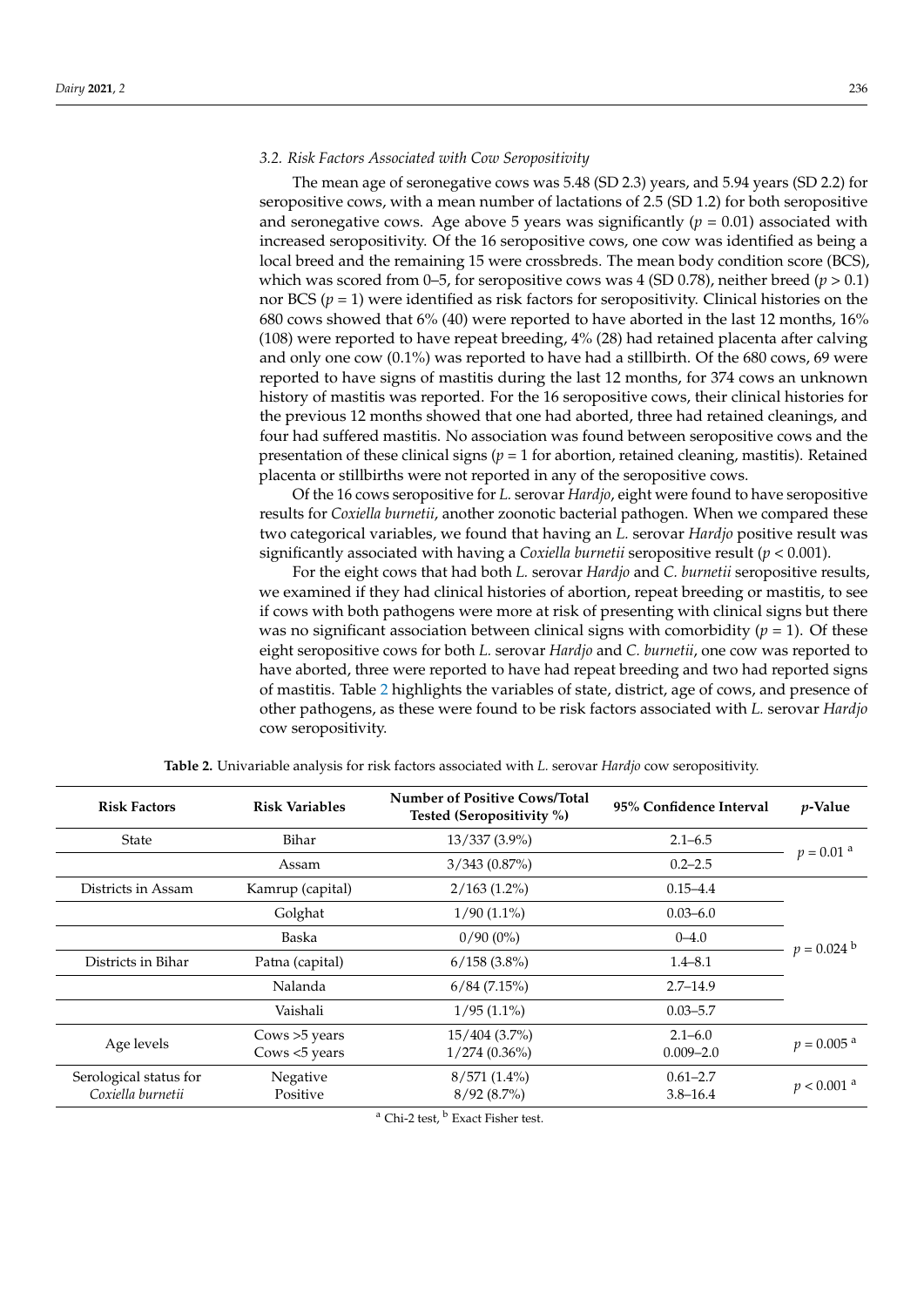# **4. Discussion**

The bovine seroepidemiological scenario described in our study corresponds to that of other studies in India and beyond [\[4,](#page-8-3)[7,](#page-8-6)[25\]](#page-9-7) where geographical location is an influencing factor in bovine leptospirosis prevalence [\[7,](#page-8-6)[16,](#page-8-16)[20\]](#page-9-2). Our study found varying serological prevalence between states and within districts. We found higher seroprevalence on smallscale dairy farms in Bihar 4.5% (95% CI 2.6–7.5%) than Assam 1.2% (95% CI 0.42–3.6%), and higher seroprevalence within the Nalanda district of Bihar (7%, 95% CI 3.2–14%). Previously, only large-scale organised dairy farms in other states had been investigated for leptospirosis prevalence, describing seroprevalences in the different states between 3.7 and 30.4% [\[7\]](#page-8-6). With dairy cattle acting as important reservoirs of *Leptospira interrogans* serovar *Hardjo* [\[12,](#page-8-11)[17,](#page-8-15)[32,](#page-9-14)[33\]](#page-9-15) and Indian dairy farmers being highly exposed to *Leptospira* spp. [\[3](#page-8-2)[,9\]](#page-8-8); this cross-sectional study allows for a timely, first estimate of apparent prevalence among small-scale dairy farms in Assam and Bihar. The prevalence was towards the lower end of the reported range suggesting small farm size may be risk-mitigating.

Microscopic agglutination test (MAT) is regarded as the gold standard reference serological test for bovine leptospirosis [\[34\]](#page-9-16) but maintaining large numbers of serovars of *L. interrogans* for the MAT method is a logistical and financial challenge [\[7\]](#page-8-6). The use of the *Leptospira* serovar *Hardjo* indirect ELISA kit in this study avoided additional expense and time in comparison to the MAT method [\[35\]](#page-9-17), acting as a quick and inexpensive screening tool [\[7](#page-8-6)[,16\]](#page-8-16), thereby providing an insight into how larger-scale, future herd screening programmes could be achieved. The interpretation of a single indirect ELISA result, as done in this study, must be done with caution; low antibody titres do not exclude a diagnosis of leptospirosis, as titres are often low in acute disease and maintenance hosts [\[36\]](#page-9-18), and the test is focused of only one of many serovars. A second round of sampling should be incorporated into future study designs to offset this diagnostic limitation. This study only included ELISA results as positive if they were above the threshold, and all inconclusive results were considered negative, as it was not possible to re-test the animals. This likely gave a lower prevalence than in reality, and it could have biased the analyses of associations, but likely more towards null.

Farmers rely heavily on livestock production in the states of Bihar and Assam [\[37\]](#page-9-19) bringing to the fore the importance of understanding human-animal contact patterns in these areas if zoonotic disease risks are to be reduced [\[38\]](#page-9-20). Serological surveillance has a role; however, understanding farming practices is key for developing long-term, effective control strategies [\[27\]](#page-9-9). The proximity between cattle and their human handlers, especially on dairy farms [\[39\]](#page-9-21) makes dairy cattle a species of particular interest when investigating leptospirosis transmission pathways [\[40\]](#page-9-22). Understanding transmission dynamics and the cultural characteristics of a community faced with the problem of leptospirosis [\[41\]](#page-9-23) will mitigate transmission risks at the animal-environmental interface humans [\[9\]](#page-8-8). Using a farmer knowledge, attitudes, and practices questionnaire, an insight into animal-human contact patterns was achieved in this study.

The results from our univariable analysis identified only four risk factors for seroprevalence; state, district, floor type, and contact between cows and dogs. Low seroprevalence found overall, especially in Assam, contributed to few risk factors being identified. Nevertheless, this does not undermine the important insights we gained into farming practices on small-scale dairy farms. Poor milking hygiene and substandard biosecurity practices were apparent from the farmer KAP responses, an important finding given how farming practices are intrinsically linked to animal and human health [\[42](#page-9-24)[,43\]](#page-10-0).

Our study found that 45% of the farmers interviewed did not dispose of the placenta correctly (i.e., bury it) after abortion or calving. *Coxiella burnetii*, *Chlamydia abortus*, *Brucella* spp. and *Leptospira* spp. are just some bacterial zoonotic agents capable of contaminating the environment through placentas and postpartum fluid [\[44–](#page-10-1)[46\]](#page-10-2), thereby contributing to the spread of infection at the human-cattle nexus [\[46\]](#page-10-2). Moreover, 28% of dairy cows in this study have contact with dogs and 19% have contact with cats, with dogs and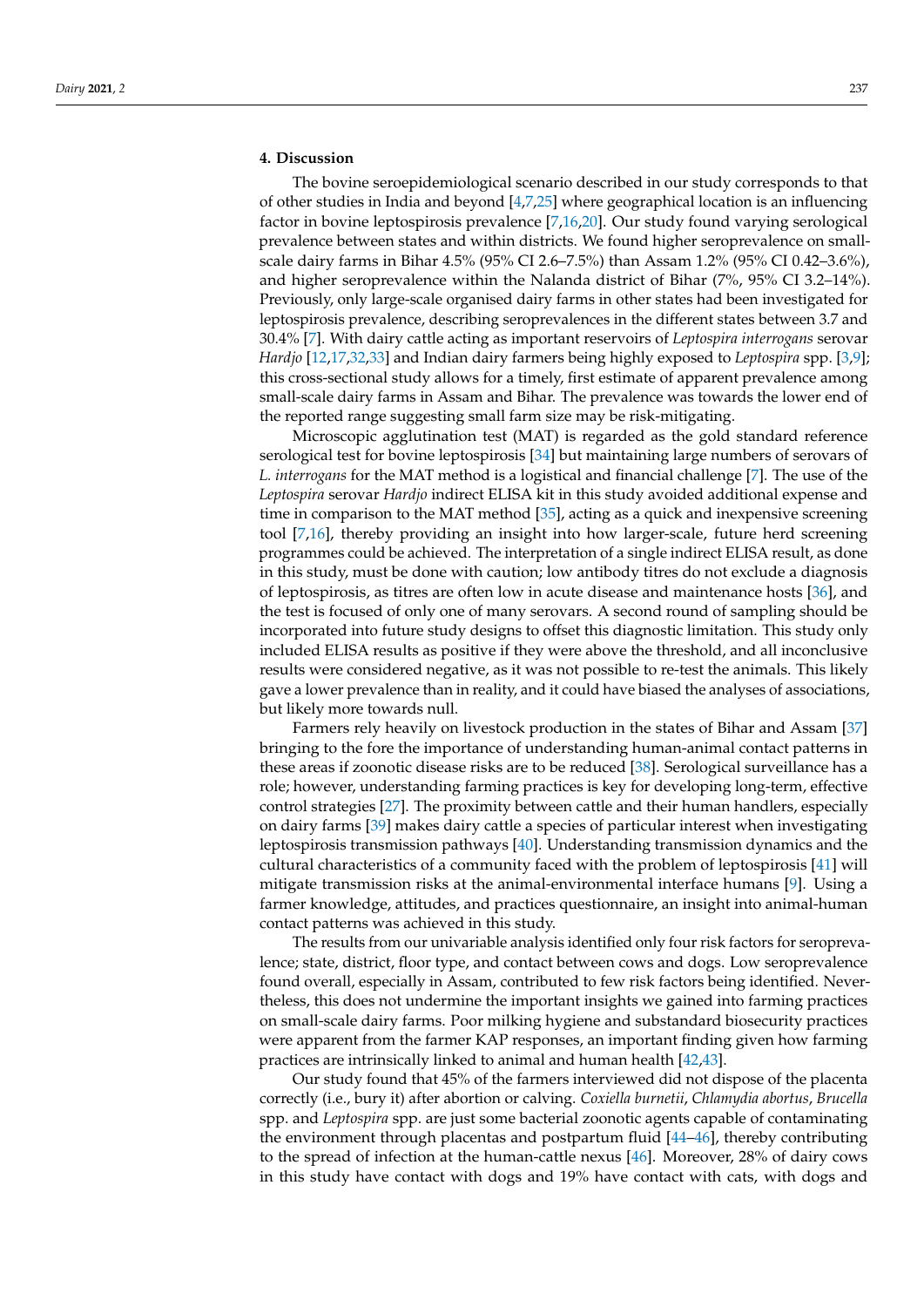cats recognised as potential mechanical vectors of infected bovine material [\[47\]](#page-10-3), and such mixing of species could increase environmental contamination.

The presence of a second bacterial zoonotic pathogen, *Coxiella burnetii*, was found to be associated with increased *Leptospira interrogans* serovar *Hardjo* seropositivity in cows in this study. No other study in these states of India has investigated this co-morbidity in cattle to the authors' knowledge. The presence of a second zoonotic agent on these dairy farms highlights potential multiple disease transmission pathways. Poor knowledge of the disease, combined with high-risk behaviours, strengthens the logic for including health education as part of zoonoses control programmes [\[27](#page-9-9)[,46\]](#page-10-2).

All 531 dairy farmers in this study hand milk, and no farmer reported always, routinely cleaning the udder before milking. Improved udder hygiene in small scale-dairy farms, in combination with other measures, lowers the prevalence of contagious pathogens on the udder and in the milk [\[48\]](#page-10-4). Other bovine zoonotic pathogens such as *Listeria* spp., *Salmonella* spp., *Staphylococcus aureus,* and *Streptococcus* spp. and livestock-associated methicillinresistant *S. aureus* are transmitted through direct cow-human contact [\[46\]](#page-10-2) underpinning the link between udder health and farmer health. Udder health appears to currently be poorly prioritized in these small-scale dairy farms, where 374 cows were reported to have an unknown history of mastitis, highlighting a possible problem in farmers' ability to recognise signs of mastitis. Improving knowledge, attitudes, and practices among smallscale dairy farmers could have a significant impact on the reduction of multiple zoonotic infections [\[27\]](#page-9-9), not just leptospirosis, and improve farm productivity, reduced through poor milk yields and reproductive disorders caused by these bacterial pathogens [\[42](#page-9-24)[,49\]](#page-10-5).

In this study, none of the seropositive cows were found to be associated with clinical signs of disease, a complicating factor to leptospirosis control [\[11,](#page-8-10)[25\]](#page-9-7). Lack of clinically affected cows hinders disease awareness and perception among farmers, and such a challenge must be a consideration for future disease control measures [\[12\]](#page-8-11). How will dairy farmers engage in control measures for a disease they do not visibly perceive to be present in their herd? Improved engagement between farmers and veterinary extension services needs to be achieved. Farmer-focused educational campaigns, highlighting the intrinsic economic link between poor production parameters; low milk yield, and long calving intervals, with poor disease control, should be incorporated into future study designs.

A limitation to the study design was the many missing values in farmer questionnaire responses; low responses to certain questions especially among farmers in the state of Bihar could indicate farmer questionnaire fatigue [\[50\]](#page-10-6). Future studies may yield more data if a multidisciplinary approach creating a more appropriate data collection model [\[51\]](#page-10-7), such as the inclusion of social scientists, economists, and gender specialists in the farmer questionnaire design stage. Similarly, future studies should include a larger sample size, over more states to allow more conclusions about risk factors to be done.

In summary, leptospirosis seroprevalence in dairy cows was found to be low in this study making significant links between infection risk and farmer behaviour difficult to prove. Nevertheless, certain farming practices were identified which, if modified, could minimise the risk of other zoonotic infections [\[42\]](#page-9-24) and mitigate drivers of disease at the farm level [\[52](#page-10-8)[,53\]](#page-10-9). This study shows that at least two zoonotic diseases, leptospirosis, and coxiellosis, are co-circulating on small-scale dairy farms in the states of Assam and Bihar in North Eastern India. Surveillance systems to identify both human and animal *Leptospira* serovars are needed [\[21\]](#page-9-3) combined with a deeper understanding of farming practices, as highlighted by this study, if transmission of leptospirosis and other zoonoses, such as coxiellosis, is to be mitigated at the human-animal-environmental interface.

**Author Contributions:** Conceptualization and framing the questionnaire: R.P.D., R.S., D.G. and J.F.L.; Methodology: R.P.D., R.S., D.G. and J.F.L.; Field investigation: R.P.D., J.F.L.; lab investigation: R.S., S.S., R.P.D., J.F.L.; data entry and data cleaning: R.P.D., S.S., E.L.; data analysis: E.L., J.F.L.; original draft preparation: E.L.; guidance in draft preparation: J.F.L.; review & editing: R.S., R.P.D., D.G. and J.F.L.; supervision: J.F.L. and D.G.; project administration and funding acquisition: D.G., J.F.L. All authors have read and agreed to the published version of the manuscript.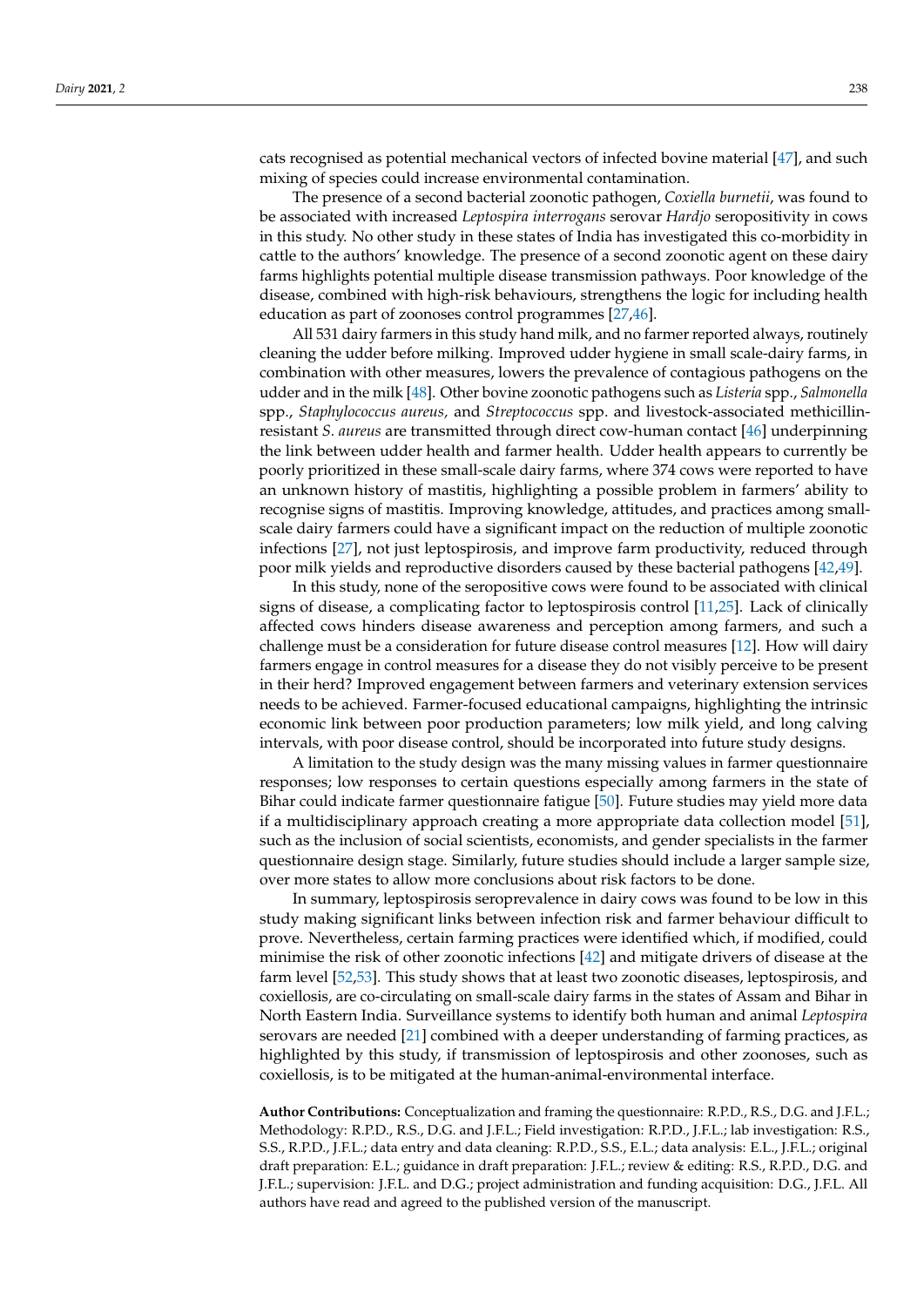**Funding:** This research was funded by the Indian Council of Agricultural Research (ICAR) and the CGIAR Research Programme on Agriculture for Nutrition and Health.

**Institutional Review Board Statement:** The study was approved by Institutional Research Ethics Committee (IREC) at International Livestock Research Institute (ILRI) ILRI-IREC 2015-12 and IREC 2017-01, IACUC 2017-05, as well as the Institutional Animal Ethics Committee, National Institute of Veterinary Epidemiology and Disease Informatics, ICAR.

**Informed Consent Statement:** Informed consent was obtained from all subjects involved in the study.

**Data Availability Statement:** The data that support the findings of this study are available from the corresponding author, upon reasonable request.

**Acknowledgments:** The authors thankfully acknowledge the administrative support received from the management of the International Livestock Research Institute (ILRI) and the Indian Council of Agricultural Research (ICAR). The authors also thankfully acknowledge the support received from three graduate students at Swedish University of Agricultural Sciences (SLU), Sweden; laboratory support received from the ICAR-NIVEDI and local enumerators and local Animal Husbandry & Veterinary Officials in the state of Assam and Bihar.

**Conflicts of Interest:** The authors declare no conflict of interest.

#### **References**

- <span id="page-8-0"></span>1. Prajapati, A.; Kushwaha, A.; Chayanika, D.; Subhashree, N.; Varsha, P.; Marcia, A.; Lahari, L.; Shankar, S.; Patel, N. A Review on Bovine Leptospirosis with Special Reference to Seroprevalence in India. *Int. J. Curr. Microbiol. Appl. Sci.* **2018**, *7*, 1813–1820. [\[CrossRef\]](http://doi.org/10.20546/ijcmas.2018.704.205)
- <span id="page-8-1"></span>2. Chaudhry, R.; Premlatha, M.; Mohanty, S.; Dhawan, B.; Singh, K.K.; Dey, A. Emerging Leptospirosis, North India. *Emerg. Infect. Dis.* **2002**, *8*, 1526–1527. [\[CrossRef\]](http://doi.org/10.3201/eid0812.020052)
- <span id="page-8-2"></span>3. Natarajaseenivasan, K.; Vedhagiri, K.; Sivabalan, V.; Prabagaran, S.G.; Sukumar, S.; Artiushin, S.C.; Timoney, J.F. Seroprevalence of Leptospira borgpetersenii serovar javanica infection among dairy cattle, rats and humans in the Cauvery river valley of southern India. *Southeast Asian J. Trop. Med. Public Health* **2011**, *42*, 679–686. [\[PubMed\]](http://www.ncbi.nlm.nih.gov/pubmed/21706947)
- <span id="page-8-3"></span>4. Shivakumar, S. Leptospirosis—Current Scenario in India. In *Medicine Update*; API: Mumbai, India, 2008; Volume 106, pp. 799–809. [\[CrossRef\]](http://doi.org/10.13140/2.1.4905.6968)
- <span id="page-8-4"></span>5. Grace, D.; Mutua, F.; Ochungo, P.; Kruska, R.; Jones, K.; Brierley, L.; Lapar, M.L.; Said, M.; Herrero, M.; Pham-Duc, P.; et al. Mapping of poverty and likely zoonoses hotspots. *Zoonoses Proj.* **2012**, *4*, 1–119.
- <span id="page-8-5"></span>6. Jena, A.B.; Mohanty, K.C.; Devadasan, N. An outbreak of leptospirosis in Orissa, India: The importance of surveillance. *Trop. Med. Int. Health* **2004**, *9*, 1016–1021. [\[CrossRef\]](http://doi.org/10.1111/j.1365-3156.2004.01293.x)
- <span id="page-8-6"></span>7. Balamurugan, V.; Alamuri, A.; Veena, S.; Bharatkumar, K.; Patil, S.S.; Govindaraj, G. Investigation on the prevalence of leptosira serovars Hardjo in organized cattle dairy farms of India. *Indian J. Anim. Sci.* **2016**, *86*, 1145–1147.
- <span id="page-8-7"></span>8. Vijayachari, P.; Sugunan, A.P.; Shriram, A.N. Leptospirosis: An emerging global public health problem. *J. Biosci.* **2008**, *33*, 557–569. [\[CrossRef\]](http://doi.org/10.1007/s12038-008-0074-z) [\[PubMed\]](http://www.ncbi.nlm.nih.gov/pubmed/19208981)
- <span id="page-8-8"></span>9. Sugunan, A.P.; Vijayachari, P.; Sharma, S.; Roy, S.; Manickam, P.; Natarajaseenivasan, K.; Gupte, M.D.; Sehgal, S.C. Risk factors associated with leptospirosis during an outbreak in Middle Andaman, India. *Indian J. Med. Res.* **2009**, *130*, 67–73.
- <span id="page-8-9"></span>10. Sethi, S.; Sharma, N.; Kakkar, N.; Taneja, J.; Chatterjee, S.S.; Banga, S.S.; Sharma, M. Increasing Trends of Leptospirosis in Northern India: A Clinico-Epidemiological Study. *PLoS Negl. Trop. Dis.* **2010**, *4*, e579. [\[CrossRef\]](http://doi.org/10.1371/journal.pntd.0000579)
- <span id="page-8-10"></span>11. Martins, G.; Lilenbaum, W. Control of bovine leptospirosis: Aspects for consideration in a tropical environment. *Res. Vet. Sci.* **2017**, *112*, 156–160. [\[CrossRef\]](http://doi.org/10.1016/j.rvsc.2017.03.021)
- <span id="page-8-11"></span>12. Balamurugan, V.; Alamuri, A.; Bharathkumar, K.; Patil, S.S.; Govindaraj, G.N.; Nagalingam, M.; Krishnamoorthy, P.; Rahman, H.; Shome, B.R. Prevalence of Leptospira serogroup-specific antibodies in cattle associated with reproductive problems in endemic states of India. *Trop. Anim. Health Prod.* **2018**, *50*, 1131–1138. [\[CrossRef\]](http://doi.org/10.1007/s11250-018-1540-8)
- <span id="page-8-12"></span>13. Pandian, S.J.; Ray, P.K.; Chandran, P.C.; Kumar, M. Seroprevalence of Brucella abortus and Leptospira hardjo in cattle. *Vet. World* **2015**, *8*, 217–220. [\[CrossRef\]](http://doi.org/10.14202/vetworld.2015.217-220) [\[PubMed\]](http://www.ncbi.nlm.nih.gov/pubmed/27047076)
- <span id="page-8-13"></span>14. Parvez, M.A.; Prodhan, M.A.; Rahman, M.; Faruque, M.R. Seroprevalence and associated risk factors of Leptospira interrogans serovar Hardjo in dairy cattle of Chittagong, Bangladesh. *Pak. Vet. J.* **2015**, *35*, 350–354.
- <span id="page-8-14"></span>15. Mandal, S.; Joardar, S.N.; Chakraborty, D.; Sardar, N. Seroepidemiological study of bovine leptospirosis in West Bengal. Indian, J. Comp. Microbiol. Immunol. *Infect. Dis.* **2008**, *29*, 42–44.
- <span id="page-8-16"></span>16. Patel, J.M.; Vihol, P.D.; Prasad, M.C.; Kalyani, I.H.; Raval, J.K.; Patel, K.M.; Sushma, R.A.; Thirumalesh, B.V. Seroepidemiological pattern of leptospirosis in bovine of South Gujarat, India. *Vet. World* **2014**, *7*, 999–1003. [\[CrossRef\]](http://doi.org/10.14202/vetworld.2014.999-1003)
- <span id="page-8-15"></span>17. Patel, J.; Prasad, M.; Vihol, P.; Kalyani, I.; Prajapati, M.; Parmar, H.; Varia, R. Seroprevalence of Leptospira hardjo in Cattle of Gujarat, India. *Int. J. Curr. Microbiol. Appl. Sci.* **2017**, *6*, 1304–1310. [\[CrossRef\]](http://doi.org/10.20546/ijcmas.2017.611.156)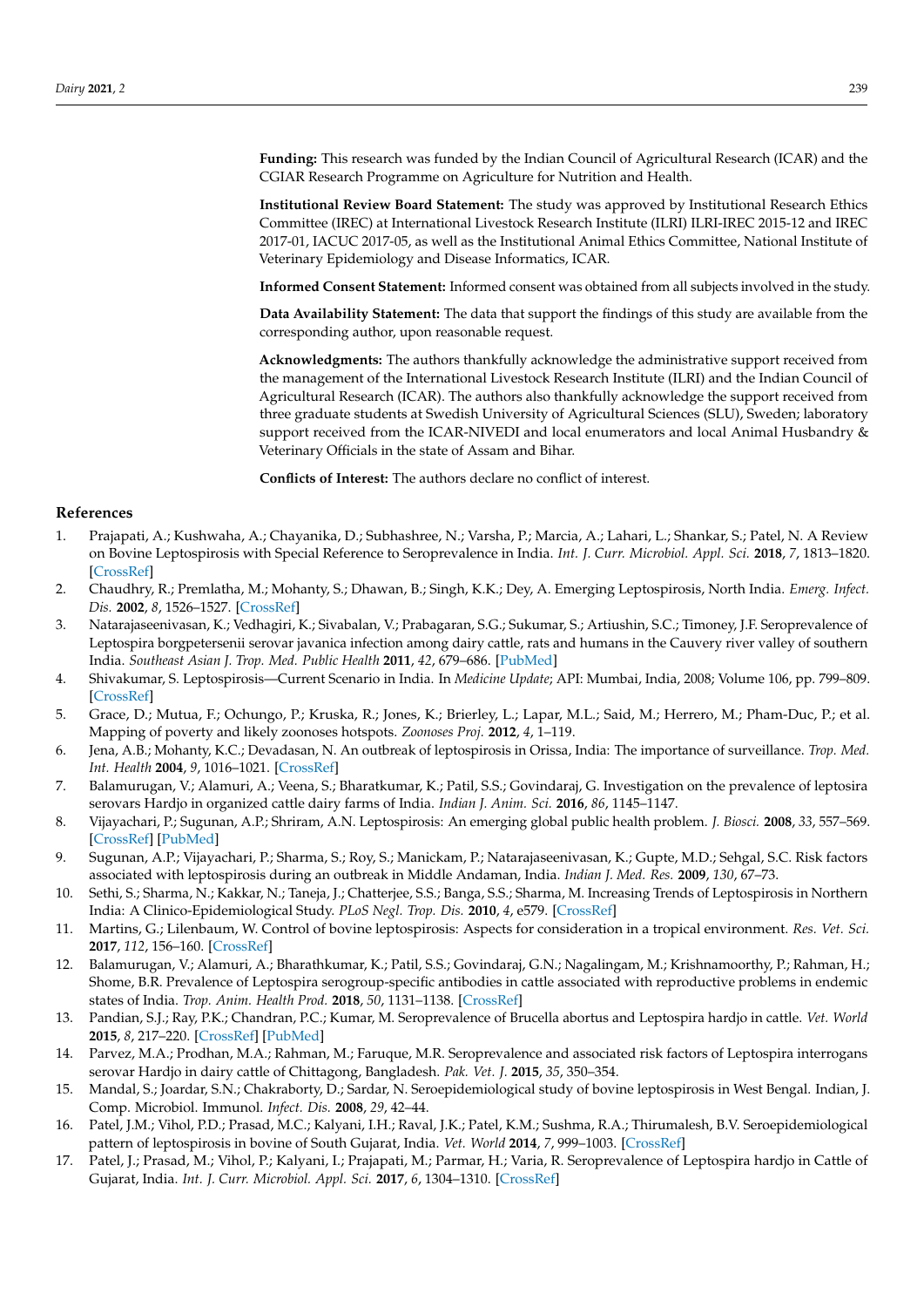- <span id="page-9-0"></span>18. Lau, C.L.; Smythe, L.D.; Craig, S.B.; Weinstein, P. Climate change, flooding, urbanisation and leptospirosis: Fuelling the fire? *Trans. R. Soc. Trop. Med. Hyg.* **2010**, *104*, 631–638. [\[CrossRef\]](http://doi.org/10.1016/j.trstmh.2010.07.002)
- <span id="page-9-1"></span>19. Rajan, B.; Kumar, S.; Pillai, R.M.; Antony, P.X.; Mukhopadhyay, H.K.; Balakrishnan, S.; Rajkumar, N.; Srinivas, M.V. Comparative study on serodiagnosis of bovine leptospirosis by microagglutination test (MAT) and indirect ELISA. *Int. J. Curr. Microbiol. App. Sci.* **2017**, *6*, 1551–1558.
- <span id="page-9-2"></span>20. Balamurugan, V.; Veena, S.; Thirumalesh, S.; Alamuri, A.; Sridevi, R.; Sengupta, P.; Govindaraj, G.; Nagalingam, G.; Hemadri, D.; Gajendragad, M.; et al. Distribution of serogroup specific antibodies against leptospirosis in livestock in Odisha. *Indian J. Anim. Sci.* **2017**, *87*, 546–551.
- <span id="page-9-3"></span>21. Chandy, S.; Kirubanandhan, L.; Hemavathy, P.; Khadeeja, A.M.; Kurian, S.J.; Venkataraman, K.; Mørch, K.; Mathai, D.; Manoharan, A. Serovar prevalence of Leptospira in semirural India and the development of an IgM-based indirect ELISA. *J. Infect. Dev. Ctries.* **2017**, *11*, 234–241. [\[CrossRef\]](http://doi.org/10.3855/jidc.8067)
- <span id="page-9-4"></span>22. Robinson, T.P.; Wint, G.R.W.; Conchedda, G.; Van Boeckel, T.P.; Ercoli, V.; Palamara, E.; Cinardi, G.; D'Aietti, L.; Hay, S.I.; Gilbert, M.; et al. Mapping the Global Distribution of Livestock. *PLoS ONE* **2014**, *9*, e96084. [\[CrossRef\]](http://doi.org/10.1371/journal.pone.0096084) [\[PubMed\]](http://www.ncbi.nlm.nih.gov/pubmed/24875496)
- <span id="page-9-5"></span>23. Mj, N.; Sm, A. A Sero-epidemiological Survey of Brucellosis, Q-Fever and Leptospirosis in Livestock and Humans and Associated Risk Factors in Kajiado County-Kenya. *J. Trop. Dis.* **2016**, *4*, 215. [\[CrossRef\]](http://doi.org/10.4172/2329-891X.1000215)
- <span id="page-9-6"></span>24. Godfroid, J.; Al Dahouk, S.; Pappas, G.; Roth, F.; Matope, G.; Muma, J.; Skjerve, E. A "One Health" surveillance and control of brucellosis in developing countries: Moving away from improvisation. *Comp. Immunol. Microbiol. Infect. Dis.* **2013**, *36*, 241–248. [\[CrossRef\]](http://doi.org/10.1016/j.cimid.2012.09.001) [\[PubMed\]](http://www.ncbi.nlm.nih.gov/pubmed/23044181)
- <span id="page-9-7"></span>25. Lilenbaum, W.; Martins, G. Leptospirosis in Cattle: A Challenging Scenario for the Understanding of the Epidemiology. *Transbound. Emerg. Dis.* **2014**, *61*, 63–68. [\[CrossRef\]](http://doi.org/10.1111/tbed.12233) [\[PubMed\]](http://www.ncbi.nlm.nih.gov/pubmed/25135465)
- <span id="page-9-8"></span>26. Holt, H.R.; Eltholth, M.M.; Hegazy, Y.M.; El-Tras, W.F.; A Tayel, A.; Guitian, J. Brucella spp. infection in large ruminants in an endemic area of Egypt: Cross-sectional study investigating seroprevalence, risk factors and livestock owner's knowledge, attitudes and practices (KAPs). *BMC Public Health* **2011**, *11*, 341. [\[CrossRef\]](http://doi.org/10.1186/1471-2458-11-341) [\[PubMed\]](http://www.ncbi.nlm.nih.gov/pubmed/21595871)
- <span id="page-9-9"></span>27. Lindahl, E.; Sattorov, N.; Boqvist, S.; Magnusson, U. A Study of Knowledge, Attitudes and Practices Relating to Brucellosis among Small-Scale Dairy Farmers in an Urban and Peri-Urban Area of Tajikistan. *PLoS ONE* **2015**, *10*, e0117318. [\[CrossRef\]](http://doi.org/10.1371/journal.pone.0117318)
- <span id="page-9-10"></span>28. Shome, R.; Deka, R.P.; Milesh, L.; Sahay, S.; Grace, D.; Lindahl, J.F. Coxiella seroprevalence and risk factors in large ruminants in Bihar and Assam, India. *Acta Trop.* **2019**, *194*, 41–46. [\[CrossRef\]](http://doi.org/10.1016/j.actatropica.2019.03.022) [\[PubMed\]](http://www.ncbi.nlm.nih.gov/pubmed/30902620)
- <span id="page-9-11"></span>29. Naing, L.; Winn, T.; Rusli, B.N. Practical issues in calculating the sample size for prevalence studies. *Arch. Orofac. Sci.* **2006**, *1*, 9–14.
- <span id="page-9-12"></span>30. Prionics, A.G. ELISA for In Vitro Detection of Antibodies against Leptospira Interrogans Serovar Hardjo in Serum and Milk of Dairy Cattle. Switzerland. Available online: [https://assets.thermofisher.com/TFS-Assets/LSG/manuals/MAN0013802\\_7442080](https://assets.thermofisher.com/TFS-Assets/LSG/manuals/MAN0013802_7442080_UG_en.pdf) [\\_UG\\_en.pdf](https://assets.thermofisher.com/TFS-Assets/LSG/manuals/MAN0013802_7442080_UG_en.pdf) (accessed on 6 July 2020).
- <span id="page-9-13"></span>31. Bercovich, Z.; Taaijke, R.; Bokhout, B. Evaluation of an ELISA for the diagnosis of experimentally induced and naturally occurring Leptospira hardjo infections in cattle. *Vet. Microbiol.* **1990**, *21*, 255–262. [\[CrossRef\]](http://doi.org/10.1016/0378-1135(90)90036-U)
- <span id="page-9-14"></span>32. R Core Team. *R: A Language and Environment for Statistical Computing. R Foundation for Statistical Computing*; R Core Team: Vienna, Austria, 2021; Available online: <http://www.R-project.org/> (accessed on 11 March 2021).
- <span id="page-9-15"></span>33. Mughini-Gras, L.; Bonfanti, L.; Natale, A.; Comin, A.; Ferronato, A.; La Greca, E.; Patregnani, T.; Lucchese, L.; Marangon, S. Application of an integrated outbreak management plan for the control of leptospirosis in dairy cattle herds. *Epidemiol. Infect.* **2013**, *142*, 1172–1181. [\[CrossRef\]](http://doi.org/10.1017/S0950268813001817)
- <span id="page-9-16"></span>34. Scolamacchia, F.; Handel, I.G.; Fèvre, E.M.; Morgan, K.L.; Tanya, V.N.; Bronsvoort, B.M.D.C. Serological Patterns of Brucellosis. Leptospirosis and Q Fever in Bos indicus Cattle in Cameroon. *PLoS ONE* **2010**, *5*, e8623. [\[CrossRef\]](http://doi.org/10.1371/journal.pone.0008623)
- <span id="page-9-17"></span>35. OIE Leptospirosis. Manual of Diagnostic Tests and Vaccines for Terrestrial Animals. 2014. Available online: [https://www.oie.int/](https://www.oie.int/fileadmin/Home/eng/Health_standards/tahm/3.01.12_LEPTO.pdf) [fileadmin/Home/eng/Health\\_standards/tahm/3.01.12\\_LEPTO.pdf](https://www.oie.int/fileadmin/Home/eng/Health_standards/tahm/3.01.12_LEPTO.pdf) (accessed on 6 July 2020).
- <span id="page-9-18"></span>36. Wynwood, S.J.; Burns, M.A.; Graham, G.C.; Weier, S.L.; McKay, D.B.; Craig, S.B. Serological diagnosis of Leptospirosis in bovine serum samples using a microsphere immunoassay. *Vet. Rec. Open* **2016**, *3*, e000148. [\[CrossRef\]](http://doi.org/10.1136/vetreco-2015-000148)
- <span id="page-9-19"></span>37. Lunn, K. Overview of Leptospirosis. 2018. Available online: [https://www.msdvetmanual.com/generalized-conditions/](https://www.msdvetmanual.com/generalized-conditions/leptospirosis/overview-of-leptospirosis) [leptospirosis/overview-of-leptospirosis](https://www.msdvetmanual.com/generalized-conditions/leptospirosis/overview-of-leptospirosis) (accessed on 6 July 2020).
- <span id="page-9-20"></span>38. Gupta, J.; Singh, K.; Bhatt, B.; Dey, A. A Diagnostic Study on Livestock Production System in Eastern Region of India. IDEAS Working Paper Series from RePEc. 2014. Available online: [https://mpra.ub.uni-muenchen.de/59517/1/MPRA\\_paper\\_59517.pdf](https://mpra.ub.uni-muenchen.de/59517/1/MPRA_paper_59517.pdf) (accessed on 8 July 2020).
- <span id="page-9-21"></span>39. Klous, G.; Huss, A.; Heederik, D.J.; Coutinho, R.A. Human–livestock contacts and their relationship to transmission of zoonotic pathogens, a systematic review of literature. *One Health* **2016**, *2*, 65–76. [\[CrossRef\]](http://doi.org/10.1016/j.onehlt.2016.03.001)
- <span id="page-9-22"></span>40. Hemsworth, P.; Coleman, G. Human-Livestock Interactions. In *The Stockperson and the Productivity and Welfare of Intensively Farmed Animals*, 2nd ed.; CABI: Cambridge, MA, USA; Wallingford, UK, 2011.
- <span id="page-9-23"></span>41. Mwachui, M.A.; Crump, L.; A Hartskeerl, R.; Zinsstag, J.; Hattendorf, J. Environmental and Behavioural Determinants of Leptospirosis Transmission: A Systematic Review. *PLoS Negl. Trop. Dis.* **2015**, *9*, e0003843. [\[CrossRef\]](http://doi.org/10.1371/journal.pntd.0003843)
- <span id="page-9-24"></span>42. Bharti, A.R.; E Nally, J.; Ricaldi, J.N.; A Matthias, M.; Diaz, M.M.; A Lovett, M.; Levett, P.N.; Gilman, R.H.; Willig, M.R.; Gotuzzo, E.; et al. Leptospirosis: A zoonotic disease of global importance. *Lancet Infect. Dis.* **2003**, *3*, 757–771. [\[CrossRef\]](http://doi.org/10.1016/S1473-3099(03)00830-2)